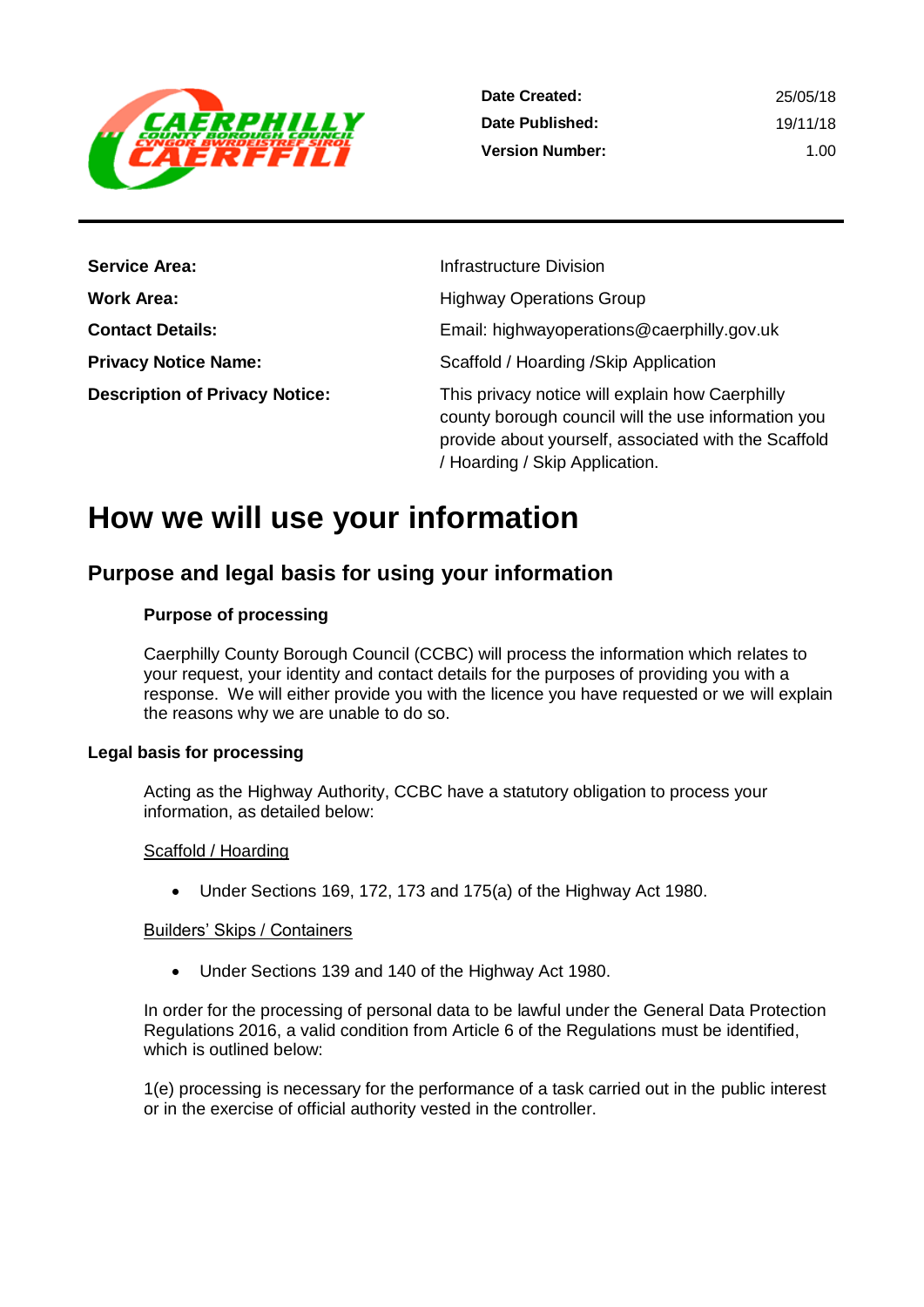### **Who will have access to your information**

#### **Identity of Data Controller and Data Protection Officer**

The Data Controller for your information is Caerphilly County Borough Council. The Data Protection Officer is:

Ms Joanne Jones Corporate Information Governance Manager / Data Protection Officer Email: dataprotection@caerphilly.gov.uk Tel: 01443 864322

Other Data Controllers may also be responsible for your information, depending on the specific circumstances. Please contact the Service Area for further information.

#### **Details of main users of your information**

Your request including your identity and contact details will be distributed to relevant Officers, within our Engineering Team, who may hold the information relating to your request for the purposes of processing your request and providing you with a response.

The particulars of any approved licence (Road, Location, Duration, Nature of licence, Originator) will be held by relevant officers, in order to facilitate any response / action in relation to any complaint / concerns raised in connection with the permitted erection / siting of apparatus.

#### **Details of any sharing of your information within Caerphilly county borough council**

All records may be subject to review by Internal Audit officers.

#### **Requests for information**

All recorded information held by Caerphilly County Borough Council may be subject to requests under the Freedom of Information Act 2000, Environmental Information Regulations 2004 and Data Protection legislation.

If the information you provide is subject to such a request, where possible Caerphilly County Borough Council will consult with you on its release. If you object to the release of your information we will withhold your information if the relevant legislation allows.

#### **How long will we retain your information**

#### **Details of retention period**

How long Caerphilly County Borough Council retains information is determined through statutory requirements or best practice.

Your request and our response will be kept for the Life of the licence + 1 year. Some request and response may be kept longer but this will be in an anonymised form.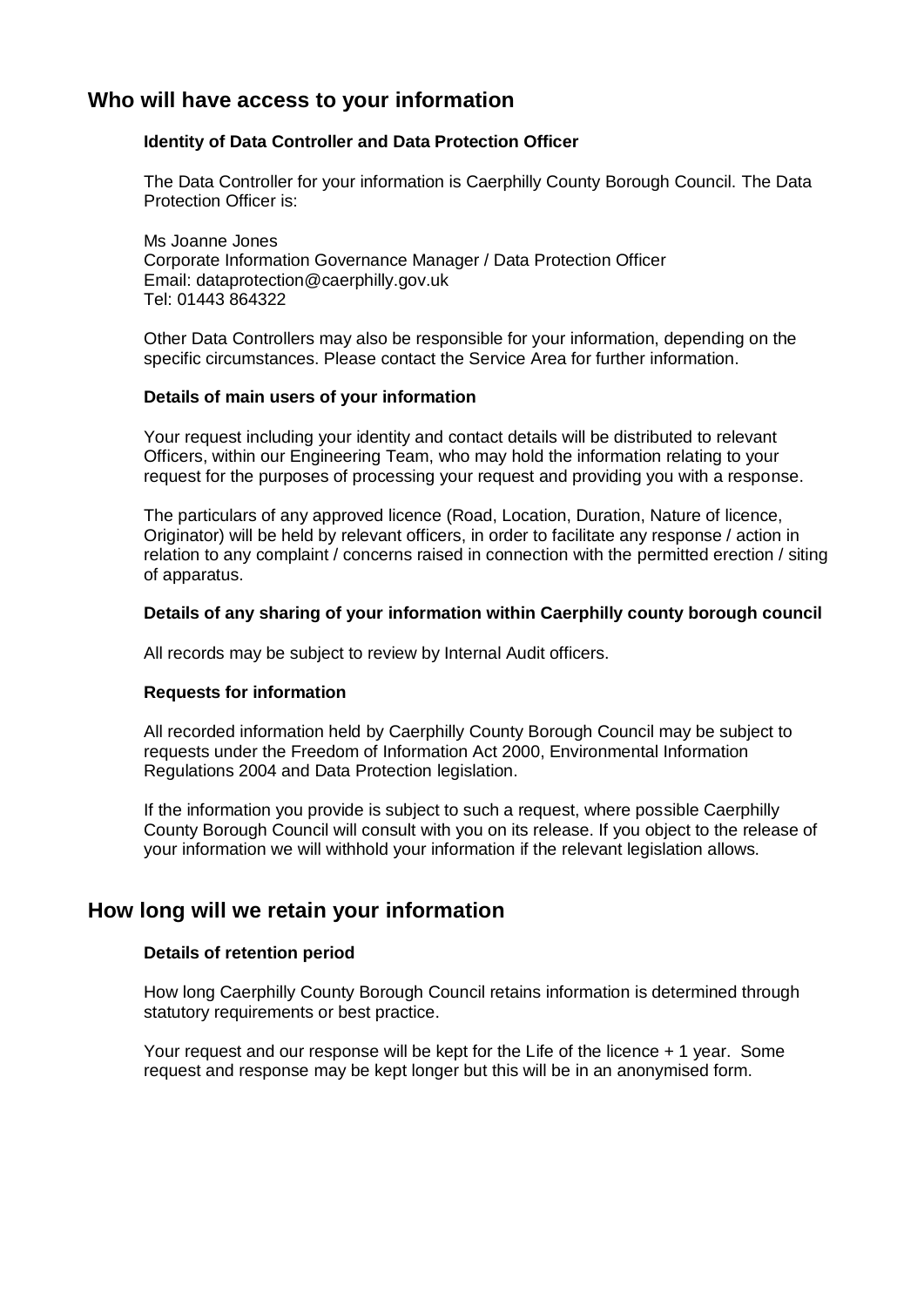## **Your Rights (Inc Complaints Procedure)**

#### **Your rights under the Data Protection**

Data Protection gives data subjects (those who the information is about) a number of rights:

- The right of subject access Application forms for this process are available on our website: [SAR Form](http://www.caerphilly.gov.uk/CaerphillyDocs/Council-and-democracy/sar_form.aspx)
- The right to be informed
- The right of rectification
- The right to erasure
- The right to restrict processing
- The right to object
- The right to data portability
- Rights in relation to automated decision making and profiling.

Further information on your rights is available from: [www.ico.org.uk.](http://www.ico.org.uk/)

To enact your rights please contact the service area detailed on the top of this form.

#### **Complaints Procedure**

If you are unhappy with the way that Caerphilly County Borough Council has handled your request / information, you have the right of complaint. Please contact the Service Area detailed at the top of this document outlining your issues.

If you remain unhappy you also have a right of complaint to the Information Commissioner's Office. Please follow this link for further information on the complaints process.

[www.caerphilly.gov.uk/My-Council/Data-protection-and-freedom-of-information/Questions](http://www.caerphilly.gov.uk/My-Council/Data-protection-and-freedom-of-information/Questions-and-complaints)[and-complaints](http://www.caerphilly.gov.uk/My-Council/Data-protection-and-freedom-of-information/Questions-and-complaints)